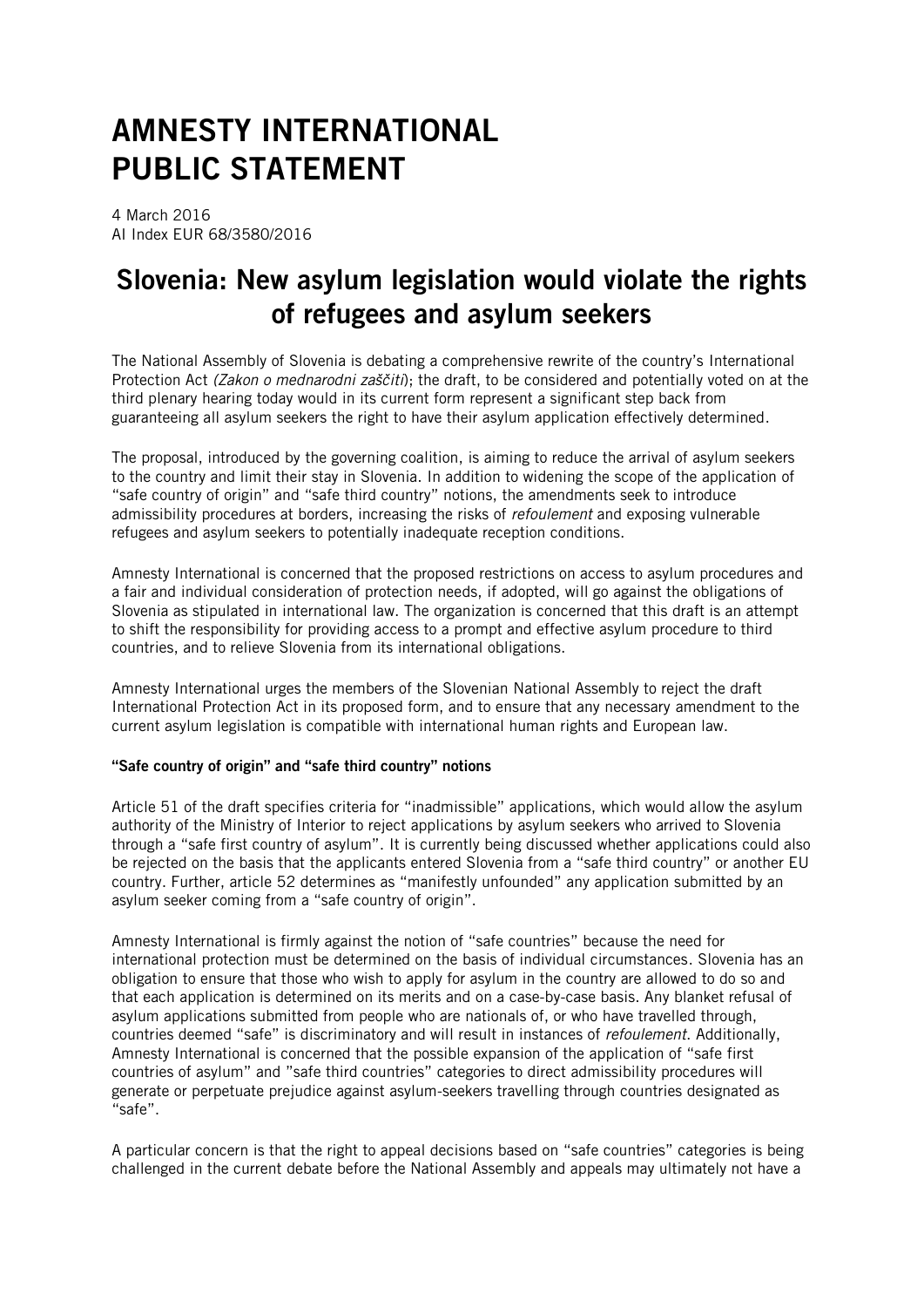suspensive effect on the execution of deportation orders if related to inadmissible or unfounded applications. At the same time, the current proposal would require asylum seekers to appeal within an extremely short time frame of eight days (15 days for decisions issued in regular procedures).

Statements by government officials suggest that asylum seekers arriving to Slovenia are coming through a "safe first country of asylum" or "safe third country" (namely Croatia)<sup>1</sup>; others, the government said, came from a "safe country of origin" and have taken advantage of the Western Balkans route and are not allowed entry to Slovenia<sup>2</sup>. It is likely that under the proposed new regime, most applications would similarly be rejected in admissibility procedures or as manifestly unfounded.

#### Expedited border procedures and asylum detention

Article 43, which seeks to introduce expedited procedures at borders, airports and marine ports, would allow the authorities to decide on any claims submitted at borders within the timeframe of 14 days. Amnesty International is concerned that personnel at borders would not have the legal expertise required to decide complex asylum cases, resulting in the rejection of individuals with genuine protection needs. Border procedures cannot lead to superficial and ineffective asylum decisions.

Additionally, asylum seekers would be held at the border for this period, and only allowed into a "regular" asylum procedure and accommodation in a designated asylum centre if the authorities fail to make a decision in 14 days. Exceptionally, to manage cases of mass influx of asylum seekers over a short period of time, the law would allow the authorities to accommodate asylum seekers "near the border", while their access to a full asylum procedure would still not be guaranteed, as they would be subject to an expedited procedure as if they were held in the border area (article 43 (2)). Amnesty International is concerned that holding individuals in need of international protection in a location they cannot leave amounts to detention. Any measure that restricts the right to liberty of refugees and asylum-seekers must be exceptional and based on a case-by-case assessment of the personal situation of the individual concerned.

Further, under the EU Procedures Directive, Slovenia must ensure free legal assistance and representation for those asylum-seekers who decide to appeal a decision and require legal aid. Such assistance must include at a minimum preparation for the hearing. Accessibility to legal aid in the border procedures must not be limited, and the period for submitting an appeal should be sufficient for a full examination of the case and the law, including an examination of the international protection needs of the applicant as required by EU law (EU Procedure Directive (Recast) 2013/32/EU, Article 46(3).

The proposed expedited border procedures, in conjunction with the application of the "safe third country" notion, creates a real risk that individuals in need of international protection would be denied access to protection in Slovenia without effective access to remedy.

### **Background**

l

Since October 2015, over 475,000 refugees and migrants have arrived and passed through Slovenia through the Western Balkans route. From mid-November, new border control rules implemented in the region have meant that refugees and asylum-seekers from countries other than Syria, Iraq or

<sup>1</sup> Government statement reported on 13 January 2016, available at: http://www.planet.si/novice/slovenija/prenos-vzivo-sefic-komentira-obvladovanje-begunskega-toka.html

<sup>2</sup> "Slovenia, in cooperation with other countries along the so-called Balkan migration route, wants to exclude people coming from safe countries who have taken advantage of the wave of migration, but thereby limit access to protection to people who really need it." Government statement, 15 February 2016, available at: [http://www.vlada.si/en/media\\_room/government\\_press\\_releases/press\\_release/article/neighbouring\\_countries\\_can\\_c](http://www.vlada.si/en/media_room/government_press_releases/press_release/article/neighbouring_countries_can_control_the_situation_in_the_field_only_with_coordinated_cooperation_57588/) [ontrol\\_the\\_situation\\_in\\_the\\_field\\_only\\_with\\_coordinated\\_cooperation\\_57588/](http://www.vlada.si/en/media_room/government_press_releases/press_release/article/neighbouring_countries_can_control_the_situation_in_the_field_only_with_coordinated_cooperation_57588/)